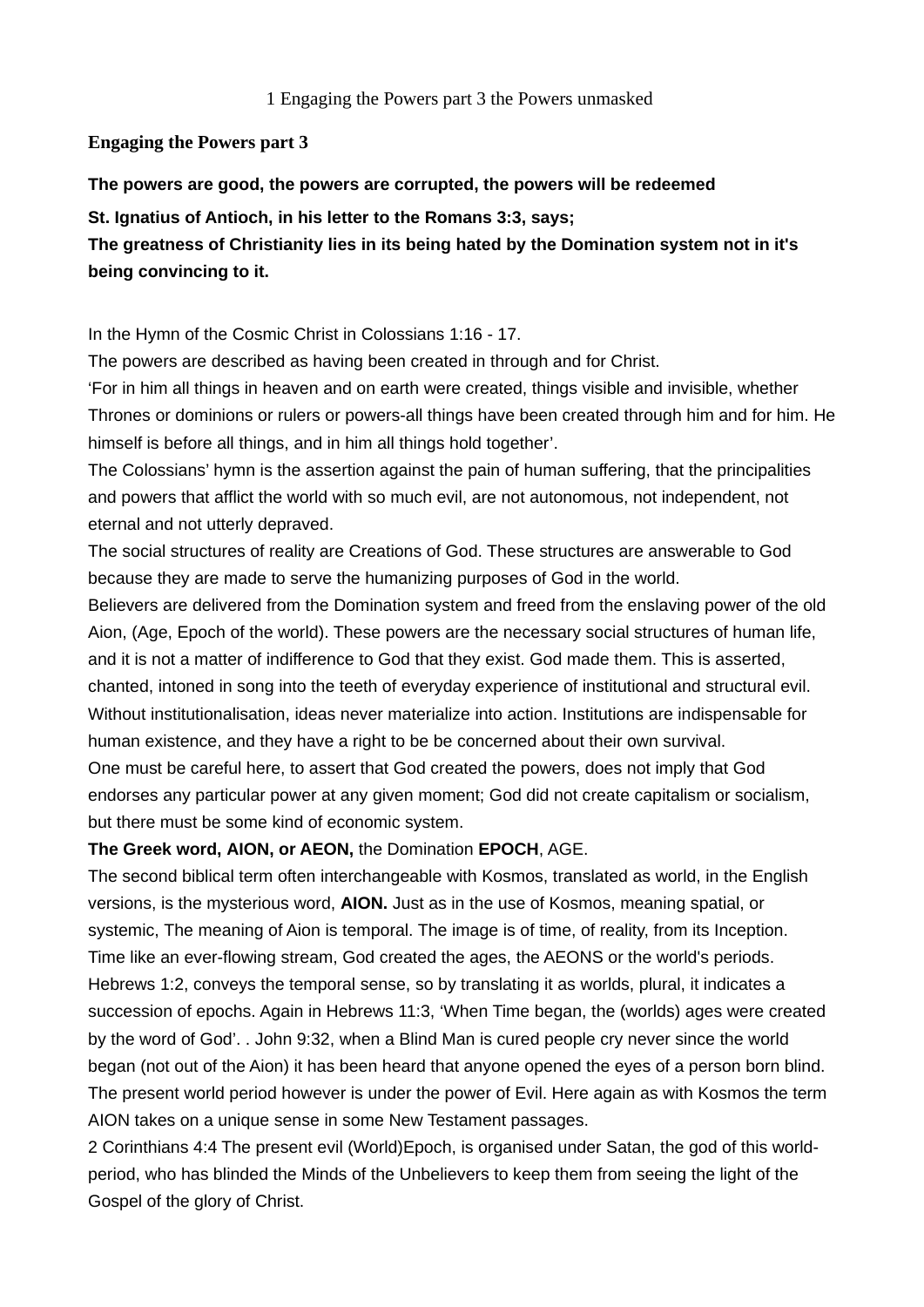Luke 16:8 'The children of this (World) AEON, (age), are more shrewd, in dealing with their own generation than the children of light'. Here generation, is further limited to the present of current living representatives of the Domination epoch. Jesus gave himself to set us free from the present evil Aeon.

### **The powers unmasking the system.**

The Kosmos, the world, teaches us what to see. We live as individuals within a social structure. A structure that is like a living organism, it takes on the power of a living entity. But the cultural organism lives within us. We are individual units within an organised Society, but organised Society is represented and incarnated, within our Minds. We create the rules and customs, which then in turn control us.

Whatever the system tells us is real, is what we are allowed to notice, everything else must be ignored. In other words, we give the system the power to condition our perception of reality. In this way we are taught to mistrust our own experiences. This means that every observation we make of events, is a directed observation, for or against a particular point of view. Every mind is a contaminated mind, by means of a network of suppositions and assumptions. So all descriptions of our experiences are conditioned and value-laden.

Different schools of thought, will be able to describe the same observed behaviour in incompatible ways. The Observer, Is conditioned to observe behaviour in a particular way according to one's conditioning. The result of this limitation on what we are allowed to see, is a miniaturization of our living world in time. To some extent these limitations are the results of a system that is deliberately blinding us to God's true intent for Humanity.

In John's Gospel, 9:39. 'For judgement I came into this system that those who do not see, May see, and those that see, (*who believe themselves to be God spokesman but have reduced religion to a male club that excludes all but the morally upright and financially privileged*) - may become blind'. And this is the judgement. The Last Judgement transported right up to the present moment of encounter with the truth. That the light has come into this system. And people loved Darkness, rather than the light. John 3; 19.

In John's Gospel 18:36, Jesus answers Pilate, 'the new reality of which I speak is not of this old system of domination (Kosmos). If it were, my people would fight, that I would not be delivered to the Jewish authorities. But the new reality of which I speak does not take its rise from the Domination system (Kosmos). My kingdom is not of this system.'

Violence cannot cure violence. The the new reality abhors violence, but it has its own quite amazing forms of power which those stuck to violence cannot comprehend.

Jesus understood that there were many men and women ready to be delivered from the Domination system. Those who long for the Equalitarian non-hierarchical reign of God. Mark 8:36 He says what does it profit people to gain the whole system, (Kosmos), and forfeit their lives. John 12:25 Those who hate their life in the system, will keep it for an eternal age, life (Aionic).. This is not an injunction to self Loathing, but a very down to earth observation. Only those who find their lives detestable under the powers, will have the courage to reject the latter's inflated authority.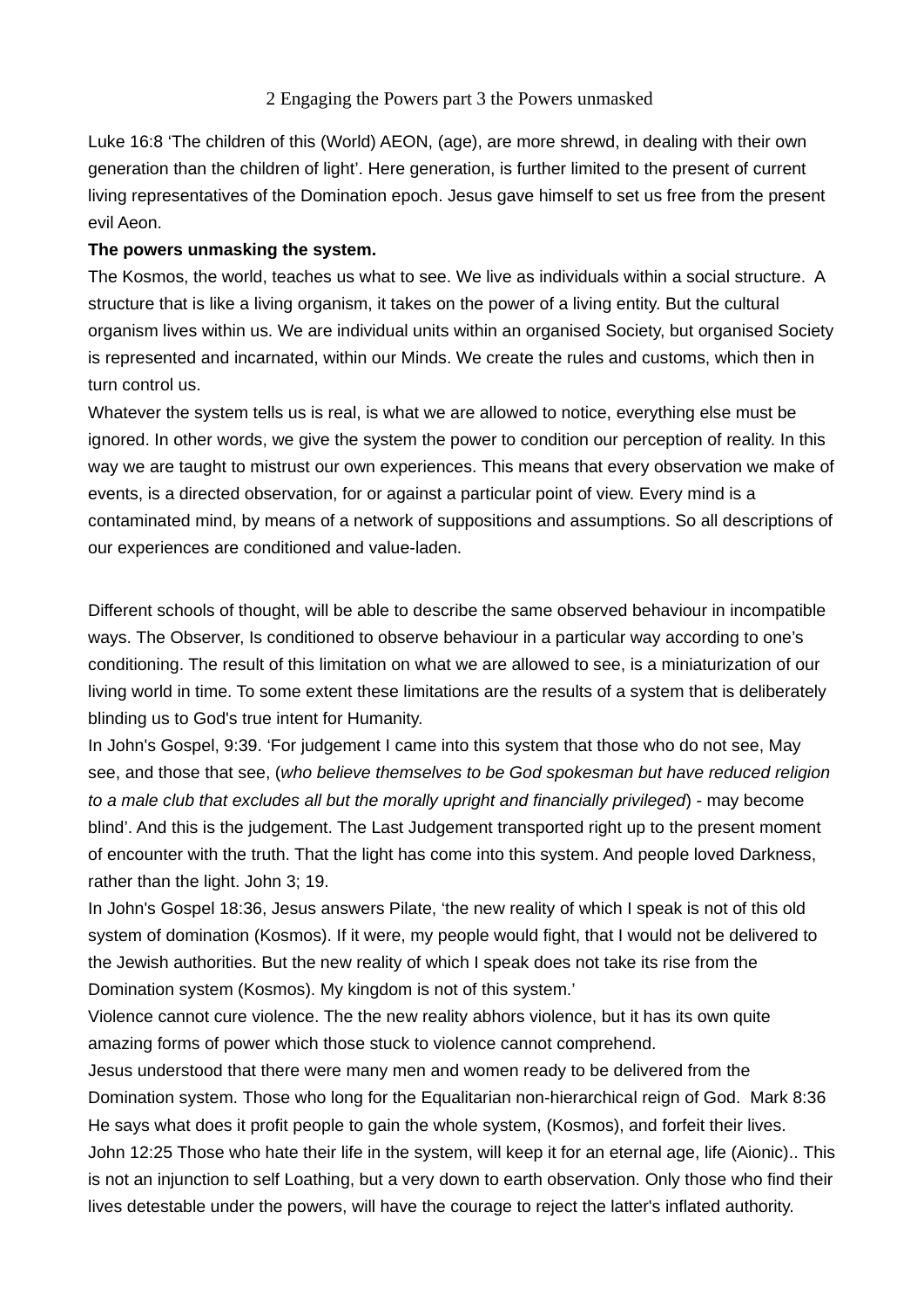In the epistle of James 2:5, 'Has not God chosen those who are really poor in the Domination system, to be rich in faith and heirs of the new reality. That he has promised to those who love god.' 1 John 2:15 - 17. read this replacing the word **world** with the Domination system.

The New Testament writings and in particular the letters of Paul, were written in the light of this revelation of the Domination system, in relation to a slave revolt by an oppressed people. The Hebrew people recognised the nature of the Domination system, whose eyes have been opened by the exodus, and by the time of the early church, the cross. Now they can see a different reality, and a world, that had been invisible. The all-pervasive exploitation of the many by the few, now rendered visible, Judged and found wanting. Those with this new sight needed no longer to subject themselves to the delusion that formally shaped their alienated picture of the world. 1Cor. 1:20-21. 'Where is the intellectual, where is the scholar, where is the debater of this domination epoch. Has not God rendered ridiculous the wisdom of the Domination system. For since in the craftiness of God, the Domination system did not know God through wisdom. God decided through the nonsense that we declare, to save those who believe.

In that spirit, Paul can say, 'may I never boast of anything except the cross of our Lord Jesus Christ by which the Domination system which crucified Jesus, has been crucified to me and I to the system'.

Where John uses Kosmos to unmask the Domination system from a structural point of view, Paul prefers Aion, to distinguish what we might call the Domination epoch. (Age) This period is not just a corrupted time, characterised by the loss of present, clock time, time ticking down towards death, time as a commodity, not to be wasted, an enemy that must be fought, a precious fluid that we cannot hold in our hands. All these are natural human limitations. It marks the unbearable extension of oppression from Generation to generation and century to century, presided over by Satan, the god of the Domination epoch.

Liberation must involve the healing of our relationship to time. we must redeem time. Galatians 4:5. Evil in history was not always present; it had an origin in time.

Likewise evil, will not always exist. It has an end in time when this aion is superseded by the aion to come.

2 Corinthians 4:4 The present evil Epoch, is organised under Satan, the god of this time of the world. Who has blinded the Minds of the Unbelievers to keep them from seeing the light of the Gospel of the glory of Christ.

**The Greek word Sarx,** is the most Miss-Translated word in English bibles. Sarx is commonly used for flesh. For Paul, the phrase, Kata Sarka, refers to the physical substance we are made of, for the physical body, it can also be used for the self, or one's being, or for human beings, or for Humanity in general. Less frequently, it denotes physical genetic descent or ethnicity. Rarely it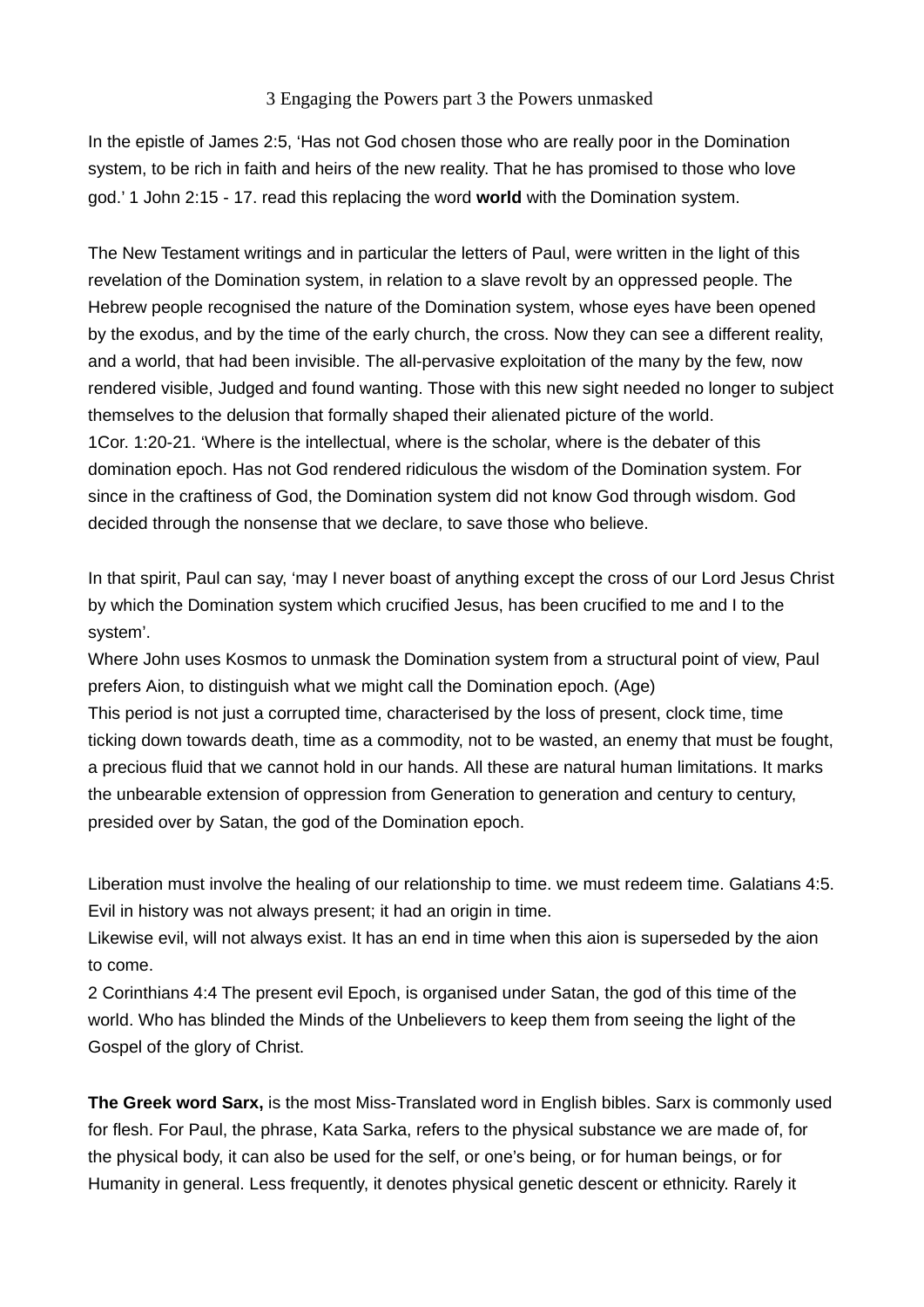denotes sexual desire, which is the usual miss-translation. But Paul especially, uses it to refers to a person alienated from God, one who is chasing the values of the Domination system. Kata sarka, is dominated existence, a life lived according to the dictates of the Domination system.

Like Kosmos and Aion, Sarx is part of creation, corrupted and in need of redemption. Salvation does not mean Deliverance from The Body. On the contrary what we await is precisely the redemption of our bodies, (soma). Romans 8:23. Paul writing in Greek is perhaps thinking of the Hebrew term **Nephesh**, which means the breathing person, the total self the animated body the total human being, body and soul together. Acts 2:26-27 reflects the same view. 2Cor. 10:3-5 'We live in the (en sarki) (Domination System), of course, but the muscles that we fight with are not of the(kata Sarka) Domination System. Our war is not fought with weapons of the system, yet they are strong enough, in God's cause, to demolish fortresses. We demolish rational calculations, and the arrogance that tries to resist the knowledge of God; every thought is our prisoner, captured to be brought into obedience to Christ.

Those who enter the new reality of God, receive not just a new heart and a new spirit, but a transformed relationship to the world and to time and even to their bodies. Rev. 21:5 See I am making all things new.

#### **The Powers are Fallen. Corrupted.**

The doctrine of the 'Fall', is not part of Hebrew theology. Nor of Greek Orthodox Christians. It was developed in the western Latin rite churches.

{John Barton in his Book 'A history of the Bible. Points out}

It can come as a shock to Christians, when they first encounter a mainstream Jewish reading of the Hebrew bible. In Judaism to generalize a little, the Bible is not a story of disaster and Rescue, but much more of providential guidance. The main character in Judaism is not Adam, as it has developed down to modern times. There is no emphasis at all on the Garden of Eden story as an account of the fall of human race. More Central is Abraham, the founder of the people of Israel, and the biblical story is about how his Descendants lived in the land that God gave them, we're expelled from it when they sinned, but we're afterwards allowed back and given an ongoing existence. There is no emphasis on salvation, at least not in the other worldly and individual sense that Christians have given that word. But rather on divine leadership and guidance of the people living under oppression throughout history. The prophets are read, but they are seen as guides for the path. Predictions of the messiah though there are a few, and these are seen as military or religious leaders, and not in anyway central or very important, they are of minor interest. The difference in the way the Bible is read in Judaism can be seen in how to books are arranged. The last book in the Bible is not a prophetic book, as it is for Christians. The book of Chronicles, is the last book which ends with the Exile in Babylon, and Jews being given permission by the Persian ruler Cyrus, to return to the Promised Land. The final word in the Bible in this arrangement, is the Hebrew, veya'al 'Let him go up'. That is let anyone who wishes return to the land. that is why Jews wanting to immigrate to Israel now known as 'Aliyah' going up, from the Hebrew word Alah. For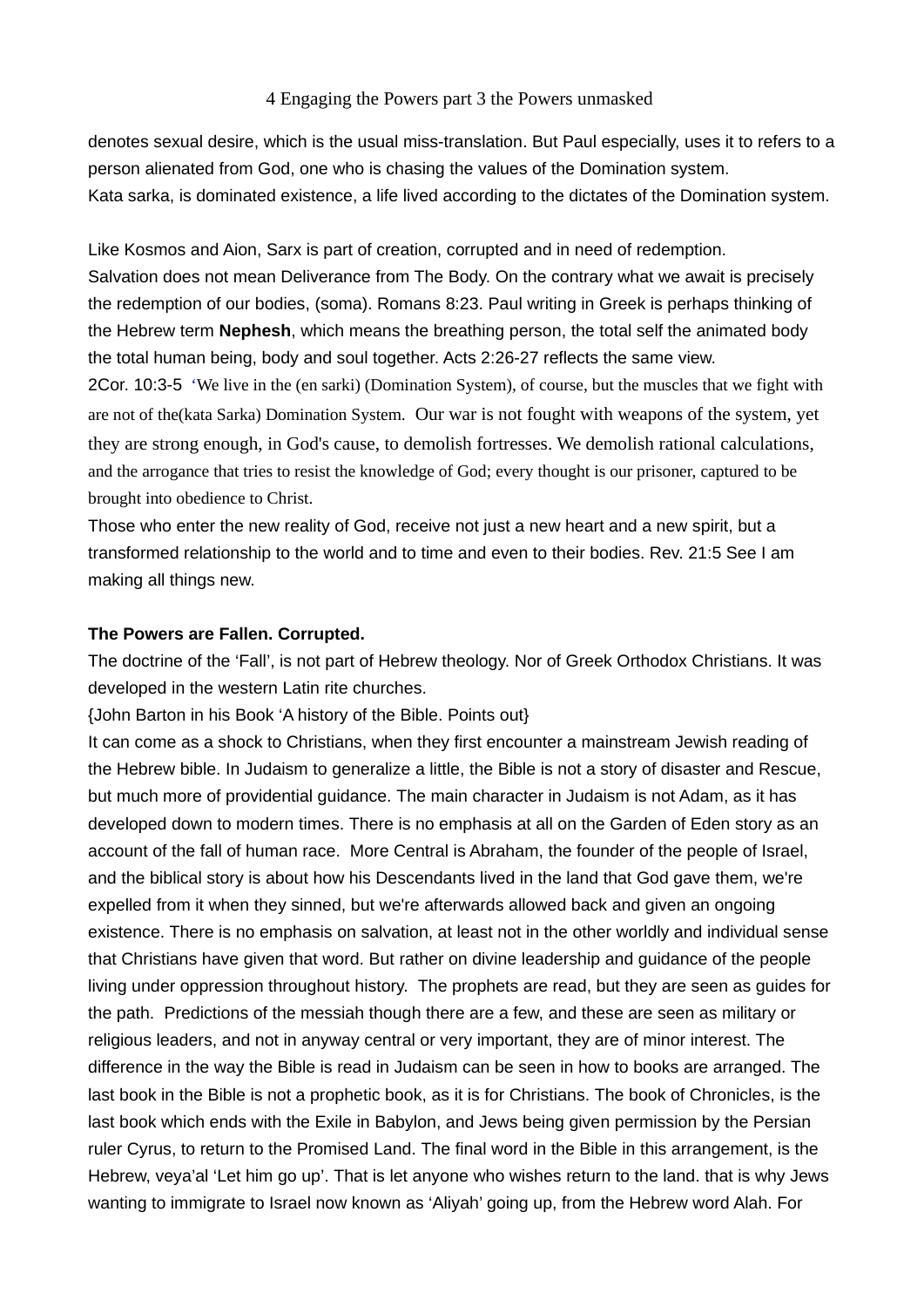Jews throughout much of history, the Bible has not been about the fall and Redemption, but about how to live a faithful life in the ups and downs of ongoing history. The first 11 chapters of Genesis from creation through Adam and down to Abraham are a Prologue of history of Israel, rather than setting the main themes of the collection of books that follow.

For the Jews the Torah or Pentateuch, are overwhelmingly important. Alongside it there are the prophets and the writings but these less important.

Christians have tended to treat all of the Old Testament as a kind of Prophecy even the Psalms have often been read as predicting the Messiah. For Christians, the Old Testament is a single work for them the Pentateuch runs on in two other historical books to make what some of the father's actually call Enneateuch,9 books, then the teaching books, such as Psalms and Proverbs. The work finds its climax in the words of the prophets foretelling the coming Messiah.

By the time the early church had assimilated the teachings of both Jesus and Paul, it had a religion that understood the Bible as something quite different to the way the Hebrews understand it. The 2nd and 3rd century Christians, who developed this view, were not inventing something new, they were drawing on the consequences of what Jesus and Paul had taught. It is a reading that extends beyond the natural sense of the Hebrew bible, and makes fresh claims and proposals about the relationship between god and the human race, that does not contradict the Old Testament but does move outside it.

Christians then proceeded to read the Old Testament as the 'word'. They took these new ideas and in the process they distorted its natural meaning, because they wanted the two testaments to hang together as a seamless whole, despite the fact that they tell significantly different stories. By the time of Irenaeus, in the late second century A.D.. appeal can be made to something called the rule of faith, which is a summary of the basic Christian belief analogous to the creed' and indeed lying at the root of present creeds., The rule of faith, became both key for interpreting the Bible and also a summary of its contents. There is a kind of feedback loop between the two. The Creed, emphasises the Trinity, the nature of God, as Father, Son and Holy Spirit. But there is only one explicit reference to God as Trinity in the New Testament, Matthew 28 Verse 19. Jesus born of the Virgin Mary has only two references in the New Testament, Matthew and Luke. But that term is never used again in the New Testament.

 Paul in particular never mentioned the virginal conception of Jesus. Nor does any other book of the New Testament including Mark, John, Acts and the other Pauline letters. Instead of a gospel preached by Jesus, Christians came to believe in a gospel about Jesus. Jesus became the gospel.

The 'Fall', a mythical timeless term, used to describe the nature of evil in the world. There is truth in the story that God created everything good. And that human choices corrupted the system. Also that this evil can be uncovered and eventually redeemed.

The idea of the fall, provides us with an understanding of evil in the world. It provides us with a reason for the reality of evil in society. It also asserts the Goodness of God's creation and the sovereignty of God. The fall shows up the structural frailty of human social institutions that